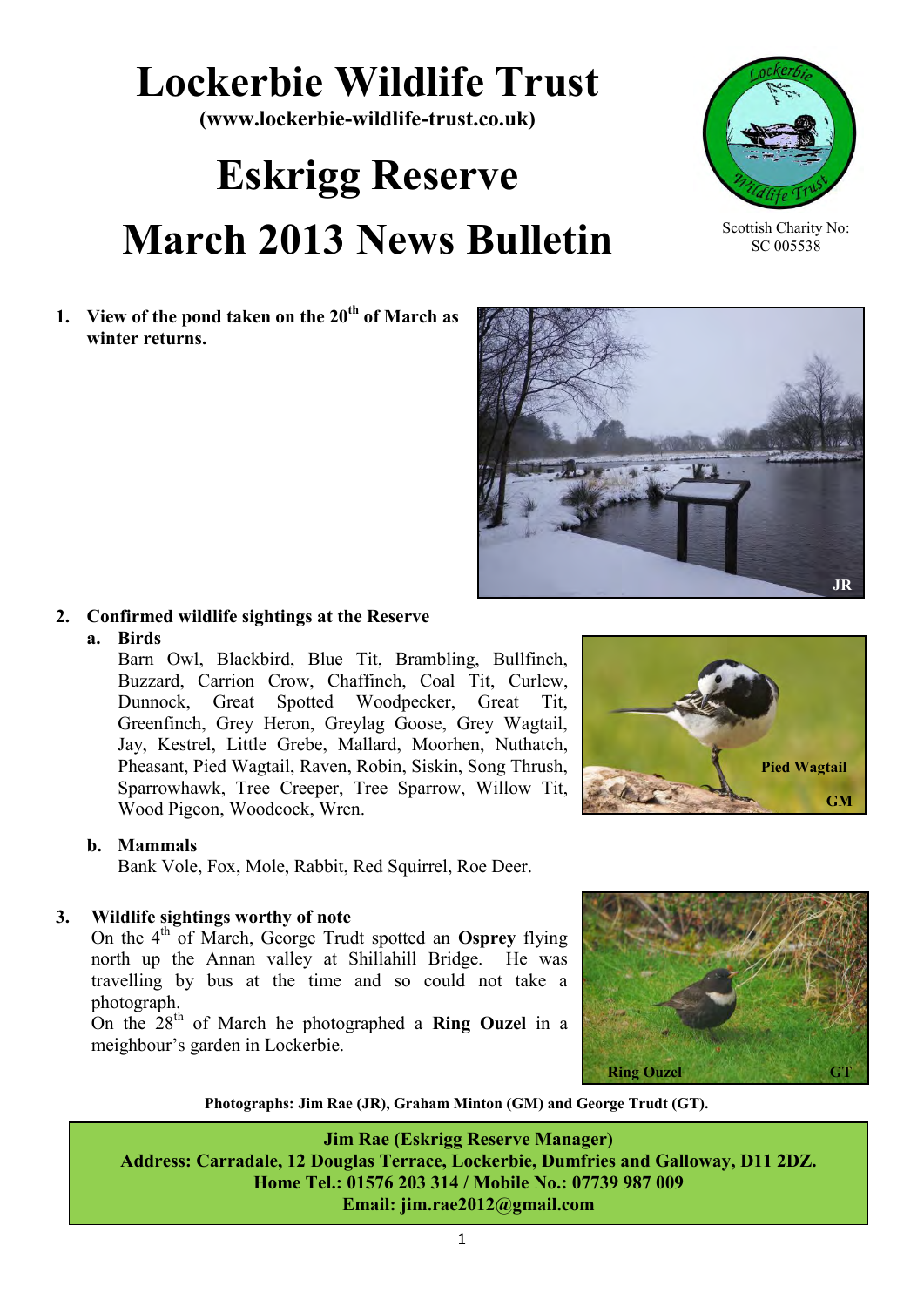#### **4. Environment Fair**

Lockerbie Wildlife Trust had a stall at the Environment Fair in Dumfries on the 2<sup>nd</sup> of March. Kathryn and David Hughes promoted the Reserve and answered any questions that visitors posed. Meanwhile Jim Rae ran a Bird Box workshop and helped many youngsters to assemble a Bird Box. Sales of Bird Box Kits and completed Bird Boxes were good.



#### **5. Activities at the Reserve during March**

#### **Replacement of West Hide with new Red Squirrel Hide**

On the 12<sup>th</sup>, 13<sup>th</sup> and 14<sup>th</sup> of March three teams of **Lockerbie Rotary Club** members, including Ian Sloan, Stuart Martin, Clem Maggiori, Alex Smith, Ian Potts, Roger Claymore and Alan Hanlin, helped Lockerbie Wildlife Trust at Eskrigg Nature Reserve. The first team dismantled the old West Hide and cleared the site, the second constructed the pontoon for the new hide and the third erected the shed that will be converted into the Squirrel Hide over the next few weeks.



**Dismantling the old West Hide** L to R: Rotarians Stuart Martin and Clem Maggiori and Reserve Manager Jim Rae.



**The completed pontoon** L to R: Rotarians Ian Sloan, Ian Potts, Alan Hanlin, Alex Smith, Reserve Manager Jim Rae, Rotarian Clem Maggiori.



**Constructing the pontoon** L to R: Rotarians Clem Maggiori, Ian Potts, Ian Sloan and Alan Hanlin.



**The shed erected** L to R: Rotarian Alex Smith, LWT member Bob Glaister, Rotarian Roger Claymore and local volunteer John Higgins.